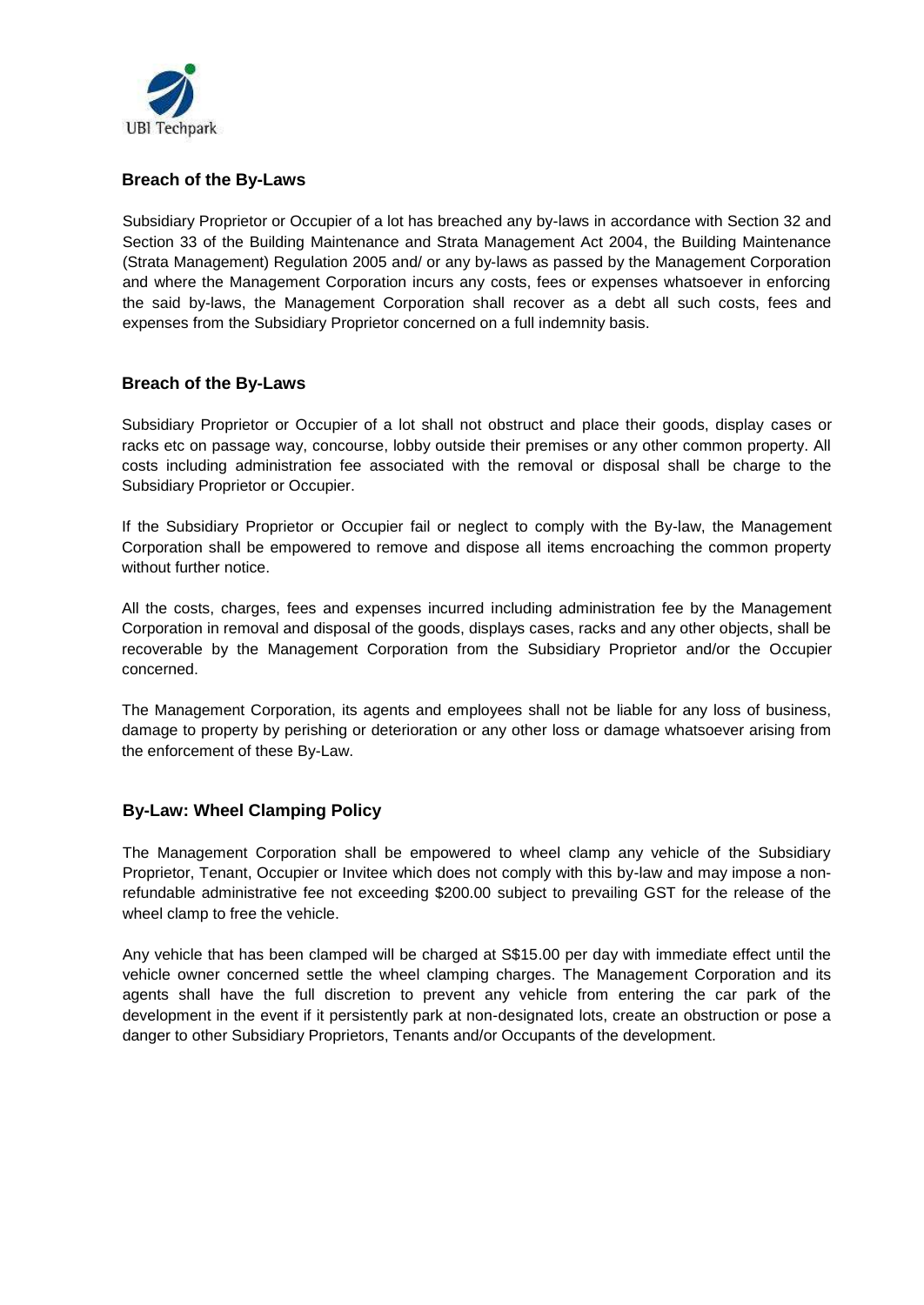

# **By-Law: Season Parking Charges for Motor Vehicles**

A By-Law to authorize the Management Council to set the following season parking fees (inclusive of GST) with effect from 1 December 2016 for motor vehicles parked at Ubi Techpark for the Subsidiary Proprietors or occupiers subject to availability:-

| Blk 10 (Lobby $A - E$ )<br>$\sim$ Max. 4 cars $\sim$                                                                                                               | Blk 40 & 60 (2-Storey<br>Terrace)<br>$\sim$ Max. 6 cars $\sim$                                                                                                                         | Blk 20 - 70<br>(3-Storey Terrace)<br>$\sim$ Max. 8 cars $\sim$                                                                                                                         |  |
|--------------------------------------------------------------------------------------------------------------------------------------------------------------------|----------------------------------------------------------------------------------------------------------------------------------------------------------------------------------------|----------------------------------------------------------------------------------------------------------------------------------------------------------------------------------------|--|
| 1 <sup>st</sup> car at S\$80 per month<br>$2nd - 4th$ car at S\$95 per<br>month<br>5 <sup>th</sup> car onwards at S\$110<br>per month (subject to<br>availability) | $1st - 3rd$ car at S\$80 per<br>month<br>4 <sup>th</sup> -6 <sup>th</sup> car at S\$95 per<br>month<br>7 <sup>th</sup> car onwards at S\$100<br>per month (subject to<br>availability) | $1st - 3rd$ car at S\$80 per<br>month<br>4 <sup>th</sup> -8 <sup>th</sup> car at S\$95 per<br>month<br>9 <sup>th</sup> car onwards at S\$110<br>per month (subject to<br>availability) |  |

#### **By-Law: Season Parking Charges for Lorries**

A By-Law to authorize the Management Council to set the following season parking fees (inclusive of GST) with effect from 1 December 2016 for lorries parked at Ubi Techpark for the Subsidiary Proprietors or occupiers subject to availability:-

| 1 <sup>st</sup> Lorry | S\$110.00 per month |
|-----------------------|---------------------|
| 2 <sup>nd</sup> Lorry | S\$150.00 per month |

#### **By-Law: Season Parking Charges for Motor Cycles**

A By-Law to authorize the Management Council to set the following season parking fees (inclusive of GST) with effect from 1 December 2016 for motor cycles parked at Ubi Techpark for the Subsidiary Proprietors or occupiers subject to availability:-

Motor Cycles **S\$15.00 per month** 

#### **By-Law: Season Parking Charges for Other Vehicle**

A By-Law to authorize the Management Council to set the following season parking fees (inclusive of GST) with effect from 1 December 2016 for other vehicle parked at Ubi Techpark for the Subsidiary Proprietors or occupiers subject to availability:-

Other Vehicle **S\$150.00 per month** 

#### **By-Law: Vehicle Parking Certificate (VPC)**

A By-Law to authorize the Management Council to set the following VPC fees (inclusive of GST) with effect from 1 January 2018 for heavy vehicle parked at Ubi Techpark for the Subsidiary Proprietors or occupiers subject to availability:-

VPC **S\$150.00 per month**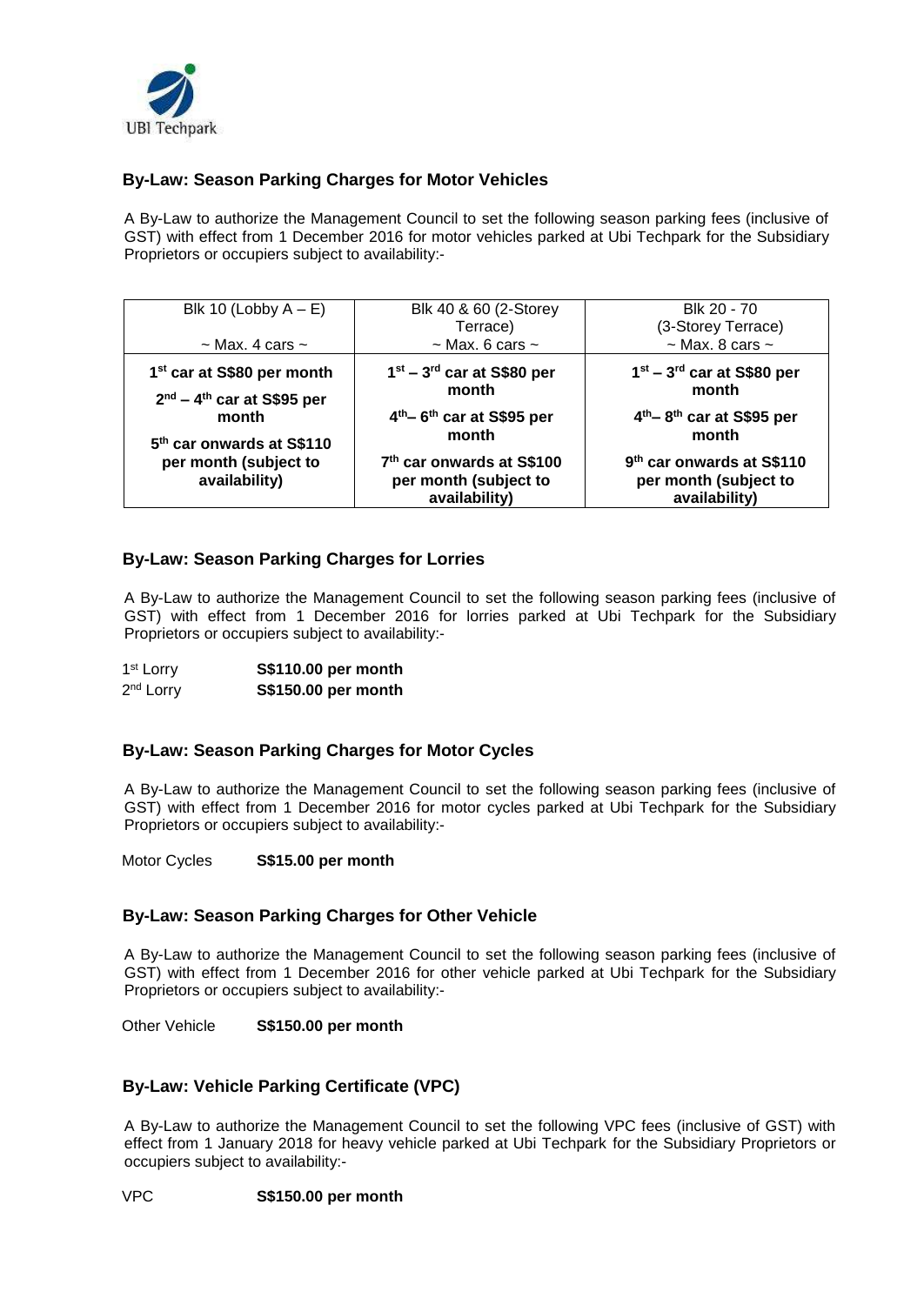

## **By-Law: Container Parking Charges**

A By-Law to authorize the Management Council to set the following charges subject to prevailing GST with effect from 1 January 2013 for containers parked at Ubi Tech Park for the Subsidiary Proprietors or occupiers subject to availability:-

| <b>Period</b>                       | <b>20-Footer Container</b>              | 40-Footer Container                     |
|-------------------------------------|-----------------------------------------|-----------------------------------------|
| 1 <sup>st</sup> 24 Hrs              | <b>FREE</b>                             | <b>FREE</b>                             |
| After 24 Hrs                        | S\$5.00 per hour<br>(max. \$60 per day) | S\$6.00 per hour<br>(max. \$72 per day) |
| <b>Refundable</b><br><b>Deposit</b> | S\$100.00                               | S\$100.00                               |

- 1) Application and payment for the deposit and parking charges is to be made at least 1 working day in advance to MCST 2719 Management Office.
- 2) The Management Office will issue an invoice to the Container Parking Unit based on the application and payment made.
- 3) The charges shall apply to ALL weekends, Sundays and Public Holidays.
- 4) Those units who failed to make application and payment for the container charges 1 working day before their scheduled entry may be rejected to enter Ubi Tech Park.
- 5) Applicant who park their container shall undertake and deem to indemnify and keep the Management Corporation fully indemnified against all actions, claims, demands, losses, etc that may be made against the Management Corporation by any person or persons arising out of use of the facility and surrounding areas.
- 6) The Management reserves the right to forfeit in part or in full, the said deposit in the event of any damages, claims, losses, etc or parking beyond the application period or breach of the terms and conditions stated herein. Any costs incurred by the Management Corporation in excess of S\$100.00 to rectify the irregularities shall be recovered as a debt from the applicant concerned.

#### **By-Law: Hourly Parking Charges**

A By-Law to authorize the Management Council to set the following hourly parking charges (exclusive of GST) with effect from 1 May 2021:-

| <b>DAY</b>               | <b>TIME</b>                      | <b>CARS</b>                      | <b>MOTORCYCLES</b> | <b>LORRY/VAN/BUS with</b><br>$(P, W, X & Y$ Plate) |
|--------------------------|----------------------------------|----------------------------------|--------------------|----------------------------------------------------|
| Mon - Sat                | 0700Hrs - 1859Hrs                | S\$1.60/hour and<br>part thereof | S\$1.40/entry      | S\$2.60/hour                                       |
| Mon - Sat                | 1900Hrs - 0659Hrs<br>of next day | S\$3.00/entry                    | S\$1.20/entry      | <b>S\$5.00/entry</b>                               |
| Sun & Public<br>Holidays | 0700Hrs - 0659Hrs<br>of next day | S\$3.00/entry                    | S\$1.20/entry      | S\$5.00/entry                                      |

#### **By-Law: Concourse Booking Charges**

A By-Law to authorize the Management Council to set the charges for concourse booking at sum of S\$100.00 per day subject to prevailing GST for new bookings received with effect from 1 January 2013 and maintain the refundable deposit at \$200 per application for the Subsidiary Proprietors or occupiers at Ubi Tech Park.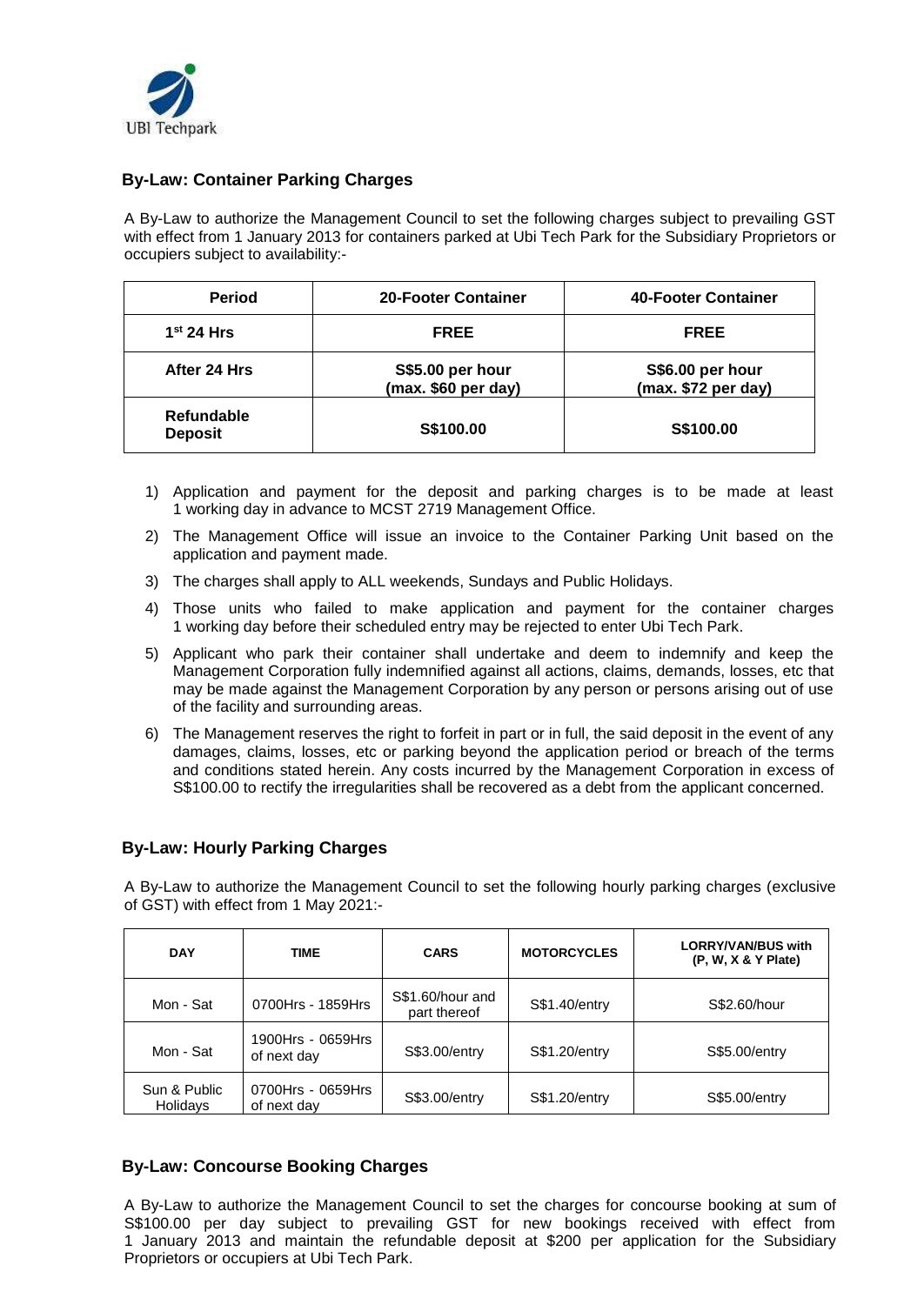

## **By-Law: Governing Fire Safety**

A Subsidiary Proprietor and/or occupier of a lot shall not cause any obstruction to the common property or do or omit to do any act which may breach the provisions of the Fire Safety Act (Chapter 109A) (hereinafter referred to as "the Act") or any other relevant revisions and laws, and/or subject the Management Corporation to prosecution and/or fine, and to reimburse the Management Corporation for all fines, and costs incurred including the legal costs on a full indemnity basis.

If all and any sums payable or recoverable from the Subsidiary Proprietor and/or occupier in respect of cost and expenses incurred by the Management Corporation in or about the abatement of any offence under the Act are not paid by the Subsidiary Proprietor and/or occupier within fourteen (14) days after such demand, the Management Corporation may apply to the court to recover and all legal costs incurred on a full indemnity basis shall be paid by the Subsidiary Proprietor and/or occupier concerned.

A Subsidiary Proprietor and/or occupier shall not cause or allow to continue any fire hazards either by act, default or sufferance and shall abate all fire hazards and do all such things as may be necessary to prevent a continuance or recurrence.

Where a fire hazard has occurred and the occupier fails to abate the fire hazard, the Management Corporation may carry out or cause to be carried out such work including the removal and disposal of any property causing the fire hazard as appears necessary to the Management Corporation and/or the Fire Safety Manager to abate the fire hazard and to prevent a recurrence thereof and shall recover all expenses incurred from the Subsidiary Proprietor and/or occupier concerned.

#### **By-Law: Governing NEA Enforcement Action**

A Subsidiary Proprietor and/or occupier of a lot shall not place any object at the common property that would encourage and facilitate mosquito breeding or do or omit to do any act which may breach the provisions of the Control of Vectors and Pesticides Act (Chapter 59) (hereinafter referred to as "the Act") or any other relevant revisions and laws, and/or subject the Management Corporation to prosecution and/or fine, and to reimburse the Management Corporation for all fines, and costs incurred including the legal costs on a full indemnity basis.

If all and any sums payable or recoverable from the Subsidiary Proprietor and/or occupier in respect of cost and expenses incurred by the Management Corporation in or about the abatement of any offence under the Act are not paid by the Subsidiary Proprietor and/or occupier within fourteen (14) days after such demand, the Management Corporation may apply to the court to recover such sum and that all legal costs incurred on a full indemnity basis shall be paid by the Subsidiary Proprietor and/or occupier concerned.

A Subsidiary Proprietor and/or occupier shall not cause or allow to continue placing object that would encourage and facilitate mosquito breeding either by act, default or sufferance and shall abate the mosquito breeding hazard and do all such things as may be necessary to prevent a continuance or recurrence.

Where a mosquito breeding has occurred and the occupier fails to abate the mosquito breeding hazard, the Management Corporation may carry out or cause to be carried out such work including the removal and disposal of any property causing the mosquito breeding hazard as appears necessary to the Management Corporation to abate that hazard and to prevent a recurrence thereof and shall recover all expenses incurred from the Subsidiary Proprietor and/or occupier concerned.